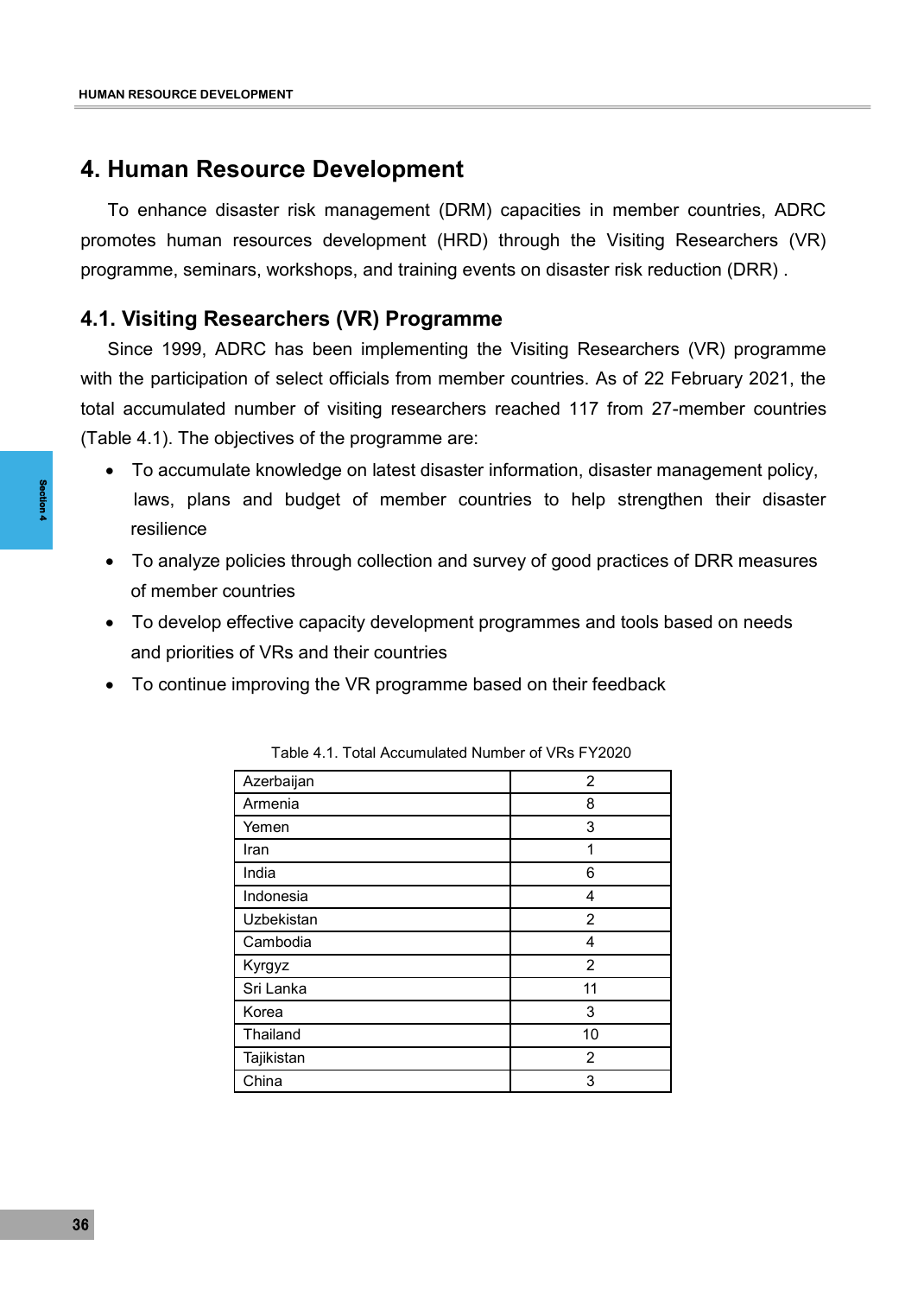| Turkey          | 1              |  |
|-----------------|----------------|--|
| Nepal           | 9              |  |
| Bangladesh      | 5              |  |
| Pakistan        | 5              |  |
| <b>PNG</b>      | 1              |  |
| Philippines     | 9              |  |
| <b>Bhutan</b>   | 3              |  |
| Vietnam         | 4              |  |
| Malaysia        | 4              |  |
| Myanmar         | 4              |  |
| <b>Maldives</b> | 4              |  |
| Mongolia        | 5              |  |
| Lao PDR         | $\overline{2}$ |  |
| <b>Total</b>    | 117            |  |

#### **4.1.1. Activities**

ed and the second to be a second to be a second to the second to the second to the second to the second to the second to the second to the second to the second to the second to the second to the second to the second to the In this programme, selected visiting researchers (VRs) collaborate with ADRC for few months, and are oriented with the state of knowledge and technology on DRR. VRs also learn the international cooperation activities of Japan at ADRC. This programme expects VRs not only to contribute towards strengthening the DRR capacity in their countries, but also to further promote cooperation between their countries and ADRC.

In FY2020, selected VRs from India, Bangladesh, Thailand and Myanmar (Figures 4.1 to 4.2) could not come to Japan for their on-site activities due to COVID-19 pandemic. So, most of the activities (e.g., discussions of their research themes, country presentations, and lectures) were held online (Figure 4.3).

| Name |                          | Country    | Position                                       | Organization                                          |  |
|------|--------------------------|------------|------------------------------------------------|-------------------------------------------------------|--|
| Mr.  | India<br>Deepak Bamoriya |            | Deputy Commandant                              | National Disaster Response Force<br>(NDRF)            |  |
| Mr.  | Abdul Quader             | Bangradesh | Deputy Secretary                               | Ministry of Disaster Management and<br>Relief (MoDMR) |  |
| Ms.  | Thanyalakmetha Sophia    | Thailand   | Plan and Policy Analyst,<br>Professional Lavel | <b>DDPM</b>                                           |  |
| Ms.  | Tun Mi Mi                | Myanmar    | Assistant Director                             | Department of Disaster Management<br>(Nay Pyi Taw)    |  |

Figure 4.1. Names of Visiting Researchers FY2020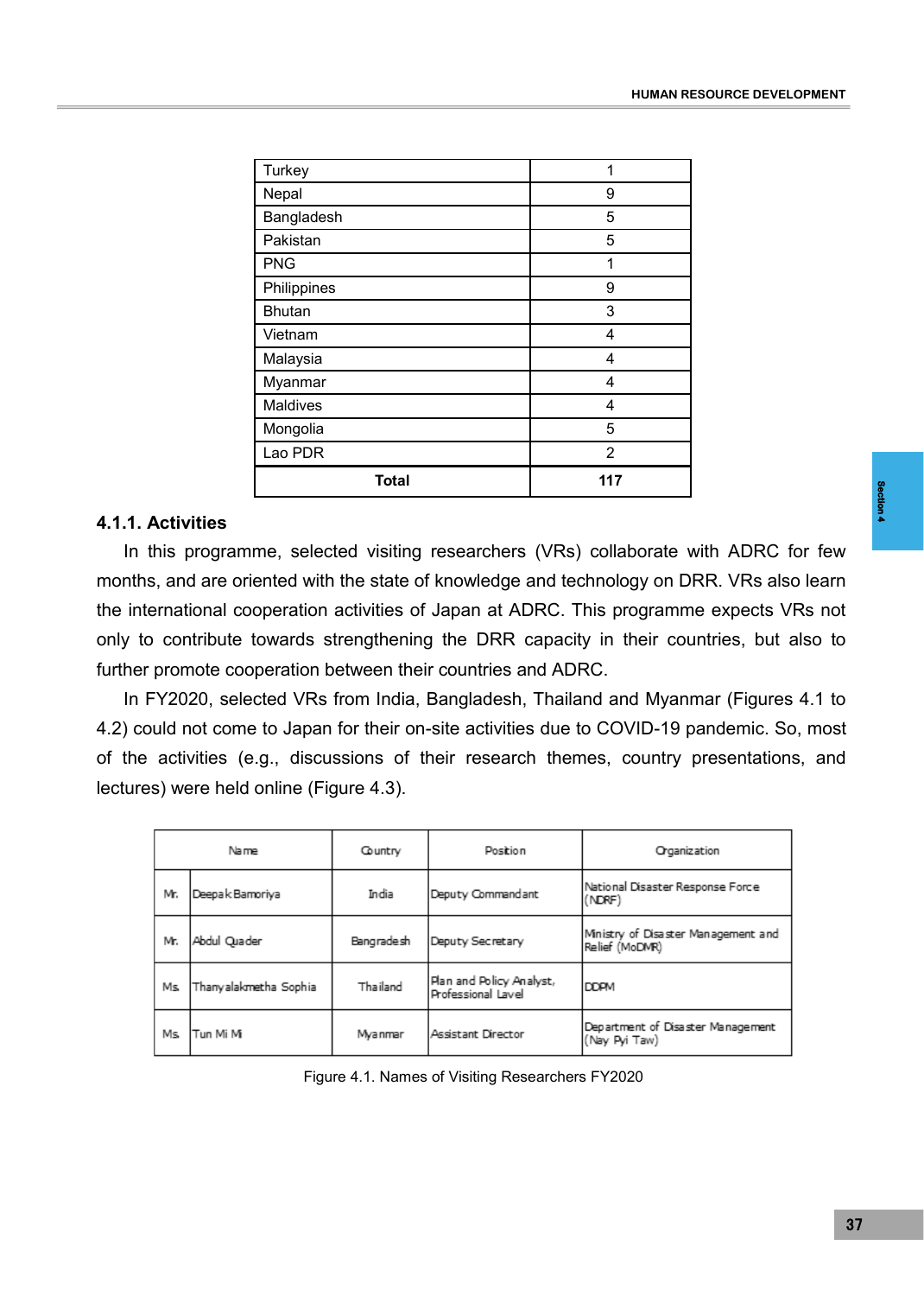

Figure 4.2. Visiting Researchers FY2020

| $21 - Feb$ |                                | $22$ -Feb                                                                  | $23 - Feb$ | $24 - Feb$ | $25 - 046$                                                  | $26 - Feb$ | $27 - F$ eb |
|------------|--------------------------------|----------------------------------------------------------------------------|------------|------------|-------------------------------------------------------------|------------|-------------|
| Sun        |                                | Man                                                                        | Tue        | Wed        | Thu                                                         | Fri        | Sat         |
|            |                                | (Ogawa/Nakagawa/ikeda)                                                     |            |            | Reda                                                        |            |             |
|            | Explanation about VR programme |                                                                            |            |            | <b>ADRC Activity</b>                                        |            |             |
| $28$ -Feb  | 1-Mar                          | 2-Mar                                                                      |            | 3-Mar      | 4-Mar                                                       | 5-Mar      | 6-Mar       |
| Suite      | Mon                            | Tue                                                                        |            | Wed        | Thu                                                         | Fri        | Sat         |
|            |                                | <b>Ikeda</b>                                                               |            |            | Nakagawa                                                    |            |             |
|            |                                | Interview about research plan<br>* to decide each mentor                   |            |            | Disaster Management in Japan                                |            |             |
| 7-Mar      | 8-Mar                          | 9-Mar                                                                      |            | 10-Mar     | 11-Mar                                                      | 12-Mar     | 13-Mar      |
| Sun        | Mon                            | Tue                                                                        |            | Wed        | Thu                                                         | Fri        | <b>Sat</b>  |
|            |                                | Ikeda / mentors                                                            |            |            | Kodama                                                      |            |             |
|            |                                | Presentation about research plan<br>(VRs), and Discussion                  |            |            | Promotion of DRR Education in<br><b>Schools</b>             |            |             |
| 14-Mar     | 15-Mar                         | 16-Mar                                                                     |            | 17-Mar     | 18-Mar                                                      | 19-Mar     | 20-Mar      |
| Sun        | Mon                            | Tue                                                                        |            | Wed        | Thu                                                         | Fri        | Sat         |
|            |                                | Shiomi                                                                     |            |            | Nakamura                                                    |            |             |
|            |                                | <b>Disaster Information -A GLobal</b><br><b>IDEntifier number (GLIDE)-</b> |            |            | <b>Raising Disaster Awareness for</b><br>people             |            |             |
| 21-Mar     | 22-Mar                         | 23-Mar                                                                     |            | 24-Mar     | 25-Mar                                                      | 26-Mar     | 27-Mar      |
| Sun        | Mon                            | Tue:                                                                       |            | Wed        | Thu                                                         | Fri        | Sat         |
|            |                                | Saito                                                                      |            |            | Gerry                                                       |            |             |
|            |                                | <b>Gender for DRR</b>                                                      |            |            | Integrating "Pre-Disaster Recovery<br>Planning" In DRR Plan |            |             |
| 28-Mar     | 29-Mar                         | 10-Mar                                                                     |            | 31-Mar     | 1-Apr                                                       | $2 - Apr$  | $3 -$ Apr   |
| Suin       | Mon.                           | Tue                                                                        |            | Wed        | Thu                                                         | Fri        | Sat         |
|            |                                | <b>Ikeda</b>                                                               |            |            |                                                             |            |             |
|            |                                | Summerize of online lecture<br><b>Explanation about next step</b>          |            |            |                                                             |            |             |

Schedule of VR online-programe for FY2020

Figure 4.3. Online Lectures for VRs FY2020